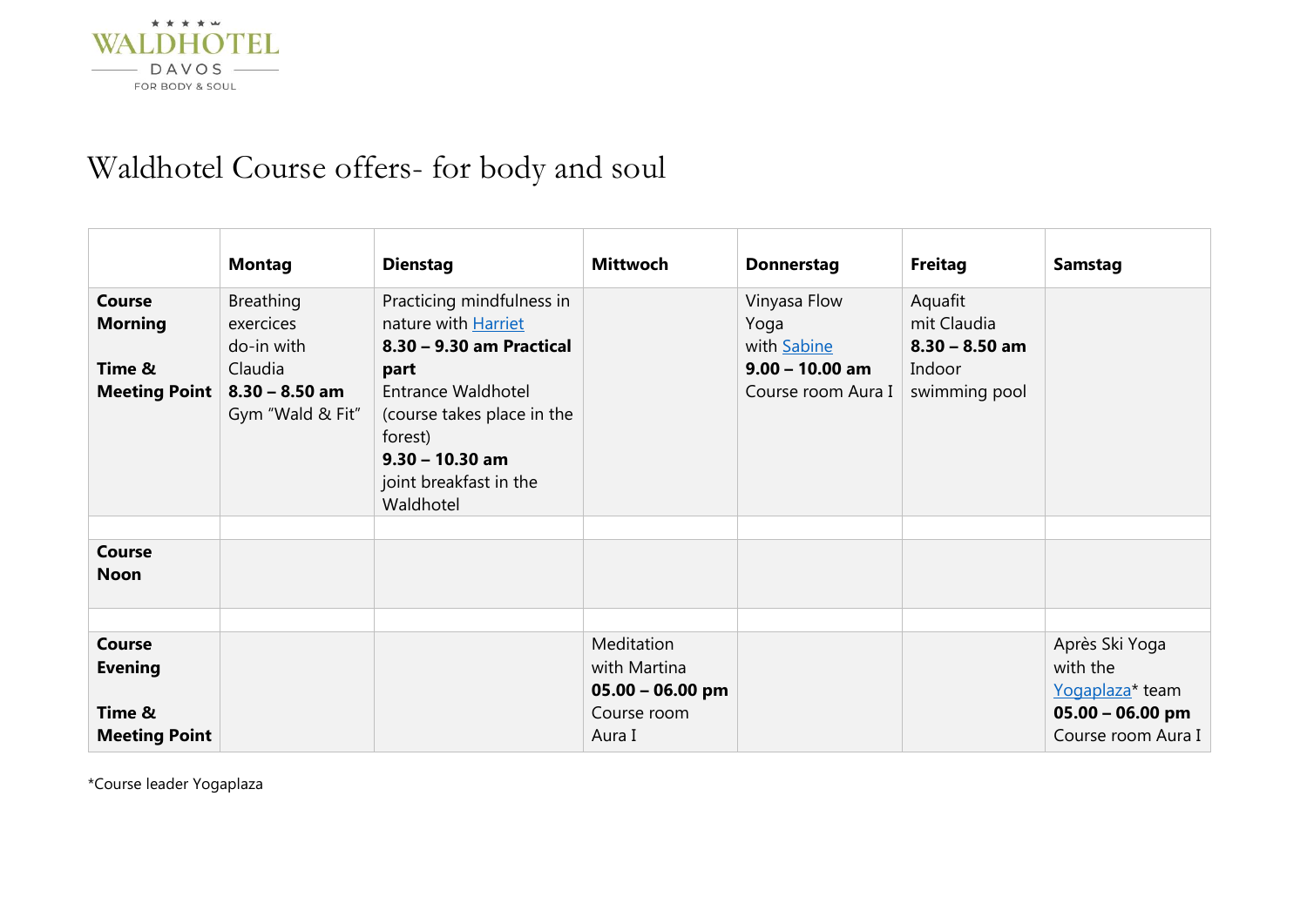

#### **Breathing exercises – Waldhotel Davos**

Do-in | Japanese stretching

Movement is life, a wise person once said. Movement, in whatever form it takes, increases a person's vitality and zest for life. Breathing and movement belong closely together. The Do-in movement exercises serve to stretch the meridians (energy pathways) in the body and are performed with great attention in the inhalation and exhalation phases. The overriding principle of all exercises is beneficial expansion, which gently awakens the whole body.

#### **Mindfulness training - Yogaplaza**

During mindfulness training in nature, we consciously want to include the environment in our exercises. We trust our senses senses, listen carefully, feel the wind, warmth and weather on our skin, the green of the trees and plants is good for our ey es, the silence brings us back to our senses, the silence brings us to ourselves. In this spirit, we perform various yoga exercises that brin g us even closer to our centre and let us feel our body, the house in which we are supposed to feel at ease.

### **Meditation - Yogaplaza**

In the meditation classes we learn different techniques from the Buddhist tradition. The classes are designed in different ways and we initially discuss different topics that can help us in our everyday life and in the current situation before we dedicate ourselves to practice together. In the classes we intergrate the knowledge of Western und Eastern psychology and Buddhism.

### **Vinyasa Flow Yoga - Yogaplaza**

Each asana (position) begins with an inhalation and ends with an exhalation, creating a flowing sequence. The dynamic and and structured approach helps to develop practical and philosophical awareness and observation of the body, its flowing energies and the mind., to face everyday stress with serenity and a clear mind. Through regular practice the body builds strength, flexibility and balance and the mind more awareness.

### **Aquafit – Waldhotel Davos**

The Aquafit is an optimal mix of strengthening and loosening exercises to revitalise your body for a good start to the day. Keep your body in shape and enjoy the pleasure of movement.